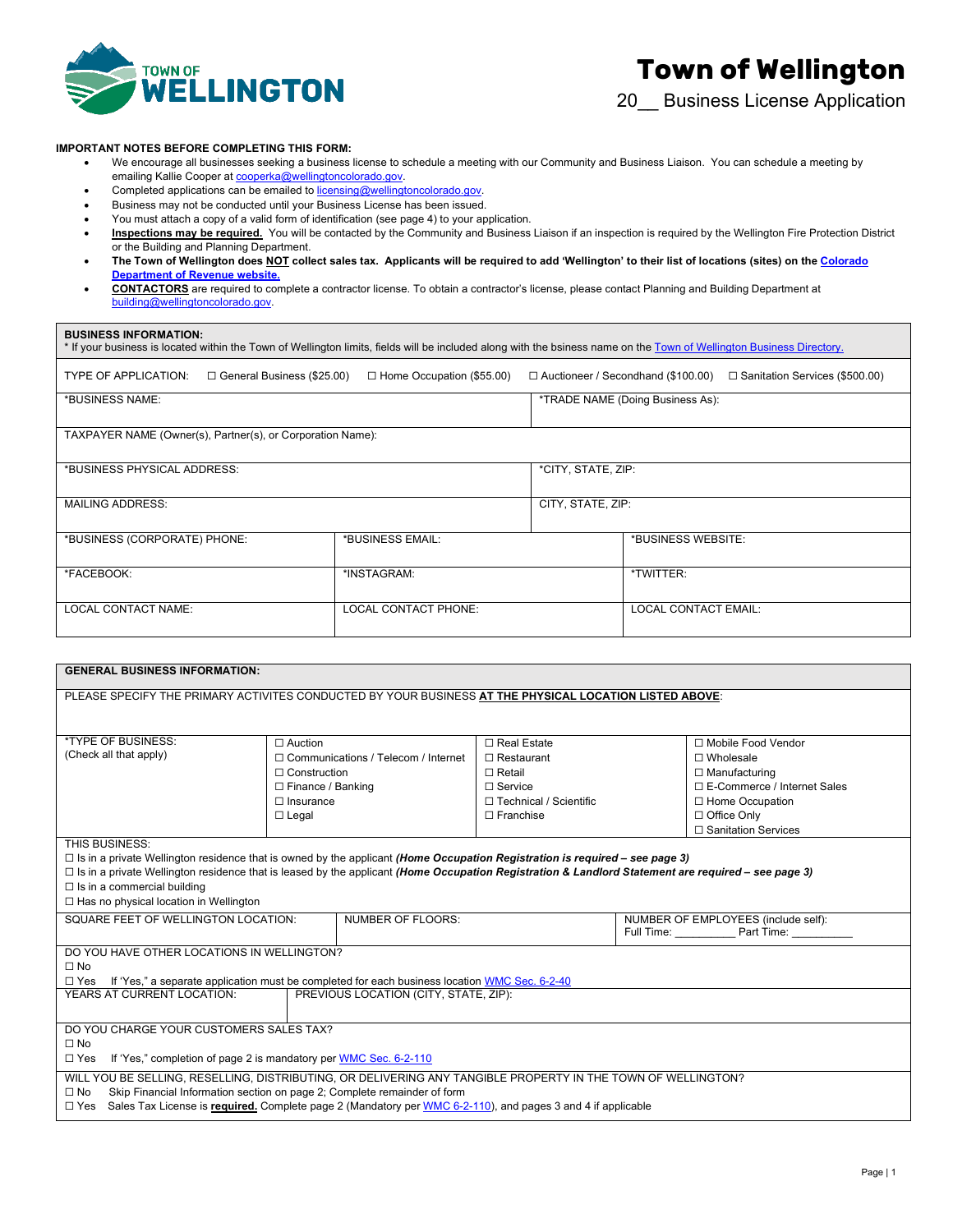

# **Town of Wellington**

2022 Business License Application

| <b>FILING INFORMATION:</b><br>CONFIDENTIAL   All information provided in this section of the application is required for Retail Sales License. This information is considered confidential and will not be<br>publicly released.                                     |                                                                                                                                               |                                                                                                                         |  |  |  |
|----------------------------------------------------------------------------------------------------------------------------------------------------------------------------------------------------------------------------------------------------------------------|-----------------------------------------------------------------------------------------------------------------------------------------------|-------------------------------------------------------------------------------------------------------------------------|--|--|--|
| STATE OF COLORADO SALES TAX NUMBER (For all retail and exempt employees):<br>The Town of Wellington does NOT collect sales tax. Applicants will be required to add 'Wellington' to their list of locations (sites)<br>on the Colorado Department of Revenue website. | <b>JURISDICTION CODE:</b><br>Wellington - 06-0082                                                                                             |                                                                                                                         |  |  |  |
| <b>FREQUENCY OF FILING:</b><br>$\Box$ Monthly (if tax is more than \$300 per month)<br>$\Box$ Quarterly (if tax is less than \$300 per month)<br>$\Box$ Annually (if tax is less than \$100 per month)                                                               | SEASONAL BUSINESS (Check each month open<br>for business):<br>$\Box$ January<br>$\Box$ February<br>$\Box$ March<br>$\Box$ April<br>$\Box$ May | $\Box$ June<br>$\Box$ July<br>$\Box$ August<br>$\Box$ September<br>$\Box$ October<br>$\Box$ November<br>$\Box$ December |  |  |  |

| <b>OWNERSHIP INFORMATION:</b>                    |                                          |              |                                                                                                         |                     |
|--------------------------------------------------|------------------------------------------|--------------|---------------------------------------------------------------------------------------------------------|---------------------|
| TYPE OF OWNERSHIP:                               |                                          |              |                                                                                                         |                     |
| □ Sole Proprietor<br>$\Box$ Non-Profit 501(c)(3) | $\Box$ Partnership<br>□ Other Non-Profit | $\Box$ Other | $\Box$ LLC (Requires copy of proof of ID and Affidavit of Lawful Presence – See page 4)                 | $\Box$ Corporation  |
|                                                  |                                          |              |                                                                                                         |                     |
|                                                  |                                          |              | COMPLETE THE FOLLOWING FOR EACH OWNER, PARTNER, MEMBER, OR OFFICER (Use additional sheet, if necessary) |                     |
| <b>LOCAL CONTACT:</b>                            | TITLE:                                   |              | LOCAL PHONE / CELL:                                                                                     | <b>LOCAL EMAIL:</b> |
|                                                  |                                          |              |                                                                                                         |                     |
| NAME:                                            | TITLE:                                   |              | PHONE / CELL:                                                                                           | EMAIL:              |
|                                                  |                                          |              | PHONE / CELL:                                                                                           |                     |
| NAME:                                            | TITLE:                                   |              |                                                                                                         | EMAIL:              |
| PREFERRED METHOD OF COMMUNICATION:               |                                          |              |                                                                                                         |                     |
| $\Box$ Phone                                     |                                          |              |                                                                                                         |                     |
| $\Box$ Email                                     |                                          |              |                                                                                                         |                     |

| <b>FIRE DEPARTMENT INFORMATION:</b><br>After hours emergency contact list                                            |                    |                    |
|----------------------------------------------------------------------------------------------------------------------|--------------------|--------------------|
| <b>CONTACT NAME AND TITLE:</b>                                                                                       | <b>HOME PHONE:</b> | <b>CELL PHONE:</b> |
| <b>CONTACT NAME AND TITLE:</b>                                                                                       | <b>HOME PHONE:</b> | <b>CELL PHONE:</b> |
| Are there any hazardous materials (covered by the most currently adopted Fire Code) stored or sold at this location? |                    |                    |
| $\Box$ Yes                                                                                                           |                    |                    |
| $\square$ No                                                                                                         |                    |                    |

| <b>DAYCARE PROVIDER:</b>                                   |
|------------------------------------------------------------|
| Please attach a copy of your State License                 |
| NUMBER OF CHILDREN LICENSED TO CARE FOR:                   |
|                                                            |
| DATE OF INSPECTION FROM COUNTY HEALTH DEPARTMENT:          |
| DATE OF INSPECTION BY WELLINGTON FIRE PROTECTION DISTRICT: |

| <b>SIGNATURE:</b><br>I declare under penalty of perjury, that this application has been examined by me; that the statements made herein are made in good faith and, to the best of my knowledge and belief, are true, correct<br>and complete. I understand that while this document is not public record by itself, non-confidential items are public record. All confidential items on this application are noted as being confidential.<br>Furthermore, I understand that any business and tax license issued by the Town does not allow me to conduct or maintain any business, occupation, or activity prohibited by statute or ordinance. |               |       |  |  |
|-------------------------------------------------------------------------------------------------------------------------------------------------------------------------------------------------------------------------------------------------------------------------------------------------------------------------------------------------------------------------------------------------------------------------------------------------------------------------------------------------------------------------------------------------------------------------------------------------------------------------------------------------|---------------|-------|--|--|
| APPLICANT SIGNATURE:                                                                                                                                                                                                                                                                                                                                                                                                                                                                                                                                                                                                                            | PRINTED NAME: | DATE: |  |  |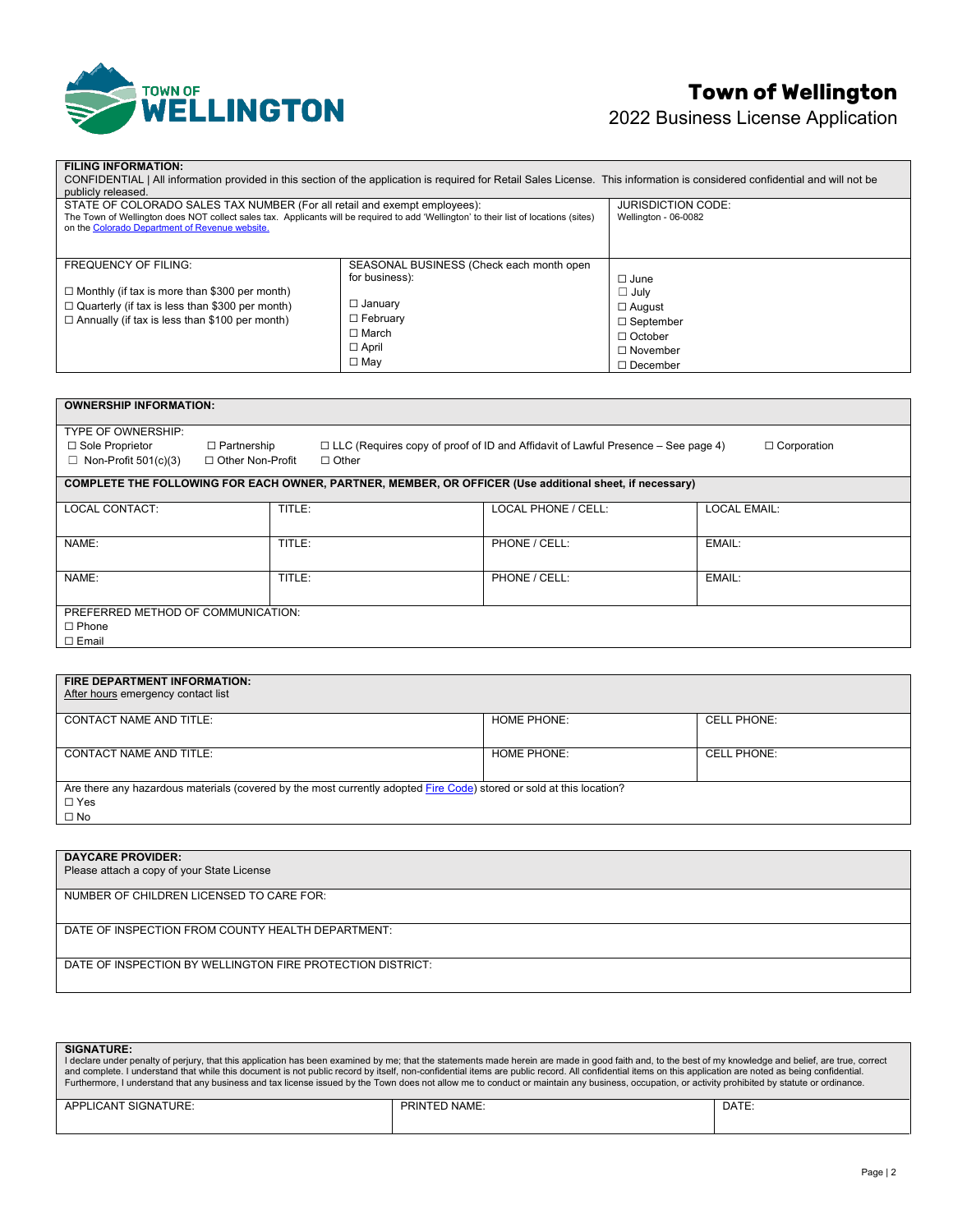

## **Town of Wellington**

2022 Business License Application

| <b>HOME OCCUPATION REGISTRATION</b><br>If the business is conducted in a private Wellington residence, a Home Occupation Registration must be completed.                                                                                                                                                                                                                   |             |                   |               |  |                                   |  |
|----------------------------------------------------------------------------------------------------------------------------------------------------------------------------------------------------------------------------------------------------------------------------------------------------------------------------------------------------------------------------|-------------|-------------------|---------------|--|-----------------------------------|--|
| PLEASE SPECIFY THE PRIMARY ACTIVITES CONDUCTED BY YOUR BUSINESS IN YOUR HOME:                                                                                                                                                                                                                                                                                              |             |                   |               |  |                                   |  |
|                                                                                                                                                                                                                                                                                                                                                                            |             |                   |               |  |                                   |  |
| <b>LAST NAME:</b>                                                                                                                                                                                                                                                                                                                                                          | FIRST NAME: |                   | PHONE NUMBER: |  | <b>EMAIL ADDRESS:</b>             |  |
| PHYSICAL ADDRESS:                                                                                                                                                                                                                                                                                                                                                          |             | CITY, STATE, ZIP: |               |  | <b>ZONING DISTRICT:</b>           |  |
|                                                                                                                                                                                                                                                                                                                                                                            |             |                   |               |  | See Town of Wellington Zoning Map |  |
| <b>QUESTIONNAIRE:</b>                                                                                                                                                                                                                                                                                                                                                      |             |                   |               |  |                                   |  |
| Please initial that you understand and comply with the following statements as part of the requirements for a Home Occupation Business in a residential district under the<br><b>Wellington Municipal Code Section 16-12-10.</b>                                                                                                                                           |             |                   |               |  |                                   |  |
| Customers and clients of my business will conduct business ENTIRELY between the hours of 8:00 am and 9:00 pm (6:00 am $-$ 9:00 pm for Childcare<br>Businesses)                                                                                                                                                                                                             |             |                   |               |  |                                   |  |
| I do not have any employees working in my residence that live outside of my home.                                                                                                                                                                                                                                                                                          |             |                   |               |  |                                   |  |
| The PRIMARY use of the premise is as a home and not as a business and does not change the dwelling's character.                                                                                                                                                                                                                                                            |             |                   |               |  |                                   |  |
| My business does not exceed one-half (1/2) of the floor area of the premise.                                                                                                                                                                                                                                                                                               |             |                   |               |  |                                   |  |
| There is no exterior advertising other than the identification of the Home Occupation.<br>(Residential signs - Wall signs or freestanding signs shall be no larger than 4 sg. ft.)                                                                                                                                                                                         |             |                   |               |  |                                   |  |
| I will not be conducting the sale of stocks, supplies, or products on the premises.                                                                                                                                                                                                                                                                                        |             |                   |               |  |                                   |  |
| There is no exterior storage on the premises of materials or equipment used as part of the Home Occupation.                                                                                                                                                                                                                                                                |             |                   |               |  |                                   |  |
| Conducting my business will not cause offensive noise, vibration, smoke, dust, odors, heat, or glare noticeable at or beyond the premise property line.                                                                                                                                                                                                                    |             |                   |               |  |                                   |  |
| I have at least two (2) off-street parking spaces adequate to accommodate all needs created by the Home Occupation.                                                                                                                                                                                                                                                        |             |                   |               |  |                                   |  |
| <b>SIGNATURE:</b><br>If granted, I/We the undersigned, agree to comply with the Town of Wellington Municipal Code Section 16-12-10 and any other stipulations as determined by the Planning<br>Department. I/We hereby depose and state under penalties of perjury that all statements submitted within this application are true and correct to the best of my knowledge. |             |                   |               |  |                                   |  |
| <b>APPLICANT SIGNATURE:</b><br>DATE:                                                                                                                                                                                                                                                                                                                                       |             |                   |               |  |                                   |  |

| CITY, STATE, ZIP:                                                                                                                                                                                                                                                                                                                             |  |  |  |  |
|-----------------------------------------------------------------------------------------------------------------------------------------------------------------------------------------------------------------------------------------------------------------------------------------------------------------------------------------------|--|--|--|--|
|                                                                                                                                                                                                                                                                                                                                               |  |  |  |  |
|                                                                                                                                                                                                                                                                                                                                               |  |  |  |  |
|                                                                                                                                                                                                                                                                                                                                               |  |  |  |  |
|                                                                                                                                                                                                                                                                                                                                               |  |  |  |  |
|                                                                                                                                                                                                                                                                                                                                               |  |  |  |  |
| I declare under penalty of perjury in the second degree, that this application has been examined by me and I am the owner of record at the physical address of this<br>application. The proposed business owner named of this application is my tenant. I have read the application and am aware of the nature of business being conducted on |  |  |  |  |
| my property. I give permission for this applicant, my tenant, to conduct this business on my property within all the laws, regulations, and requirements of the Town of<br>Wellington.                                                                                                                                                        |  |  |  |  |
| DATE:                                                                                                                                                                                                                                                                                                                                         |  |  |  |  |
|                                                                                                                                                                                                                                                                                                                                               |  |  |  |  |
| <b>PHONE NUMBER:</b>                                                                                                                                                                                                                                                                                                                          |  |  |  |  |
|                                                                                                                                                                                                                                                                                                                                               |  |  |  |  |
|                                                                                                                                                                                                                                                                                                                                               |  |  |  |  |